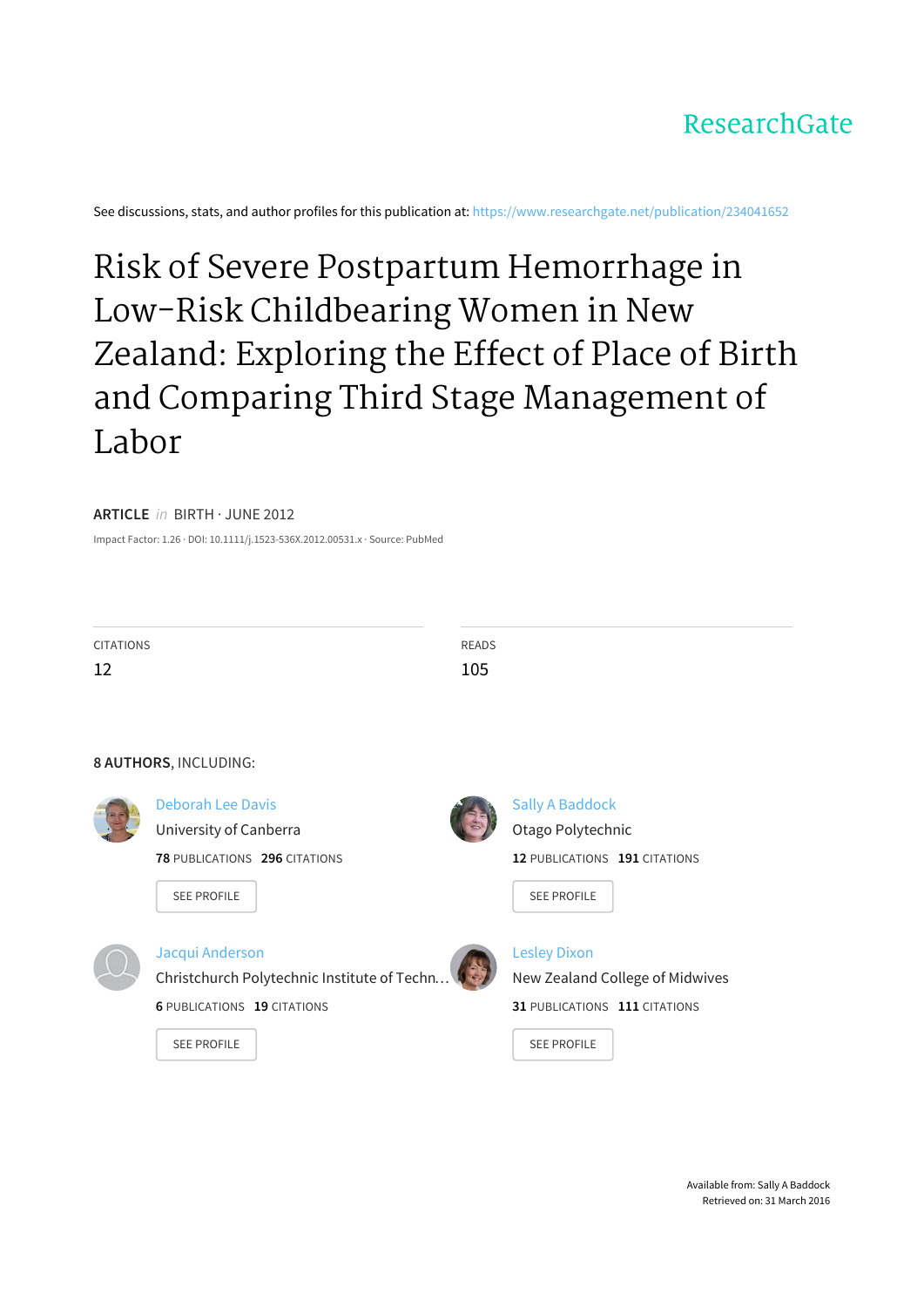# Risk of Severe Postpartum Hemorrhage in Low-Risk Childbearing Women in New Zealand: Exploring the Effect of Place of Birth and Comparing Third Stage Management of Labor

Deborah Davis, PhD, Sally Baddock, PhD, Sally Pairman, DMid, Marion Hunter, MA (Hons), Cheryl Benn, DCur, Jacqui Anderson, MMid, Lesley Dixon, MMid, and Peter Herbison, DSc

ABSTRACT: Background: Primary postpartum hemorrhage is a leading cause of maternal mortality and morbidity internationally. Research comparing physiological (expectant) and active management of the third stage of labor favors active management, although studies to date have focused on childbirth within hospital settings, and the skill levels of birth attendants in facilitating physiological third stage of labor have been questioned. The aim of this study was to investigate the effect of place of birth on the risk of postpartum hemorrhage and the effect of mode of management of the third stage of labor on severe postpartum hemorrhage. Methods: Data for 16,210 low-risk women giving birth in 2006 and 2007 were extracted from the New Zealand College of Midwives research database. Modes of third stage management and volume of blood lost were compared with results adjusted for age, parity, ethnicity, smoking, length of labor, mode of birth, episiotomy, perineal trauma, and newborn birthweight greater than  $4,000$  g. Results: In total, 1.32 percent of this low-risk cohort experienced an estimated blood loss greater than 1,000 mL. Place of birth was not found to be associated with risk of blood loss greater than 1,000 mL. More women experienced blood loss greater than 1,000 mL in the active management of labor group for all planned birth places. In this lowrisk cohort, those women receiving active management of third stage of labor had a twofold risk (RR: 2.12, 95% CI: 1.39–3.22) of losing more than 1,000 mL blood compared with those expelling their placenta physiologically. **Conclusions:** Planned place of birth does not influence the risk of blood loss greater than 1,000 mL. In this low-risk group active management of labor was associated with a twofold increase in blood loss greater than 1,000 mL compared with physiological management. (BIRTH 39:2 June 2012)

Deborah Davis is Professor of Midwifery, Clinical Chair with the University of Canberra and ACT Health, Canberra Australia; Sally Baddock is the Associate Head of School for the School of Midwifery and Sally Pairman is the Head of School and Health Group Manager at Otago Polytechnic, Dunedin; Marion Hunter is a Senior Lecturer in the School of Midwifery at Auckland University of Technology, Auckland; Cheryl Benn is Associate Professor, School of Health and Social Services, Massey University, Auckland; Jacqui Anderson is Co-Head of the School of Midwifery at Christchurch Polytechnic Institute of Technology, Christchurch; Lesley Dixon is the Midwifery Advisor for the New Zealand College of Midwives, Christchurch; and Peter Herbison is Professor of Biostatistics with the Department of Preventive and Social Medicine, University of Otago, Dunedin, New Zealand.

This research was supported in part by a research grant from Otago Polytechnic, Dunedin, New Zealand.

Address correspondence to Professor Deborah Davis, PhD, Faculty of Health, University of Canberra, Bruce, ACT 2601, Australia.

Accepted December 19, 2011

© 2012, Copyright the Authors Journal compilation © 2012, Wiley Periodicals, Inc.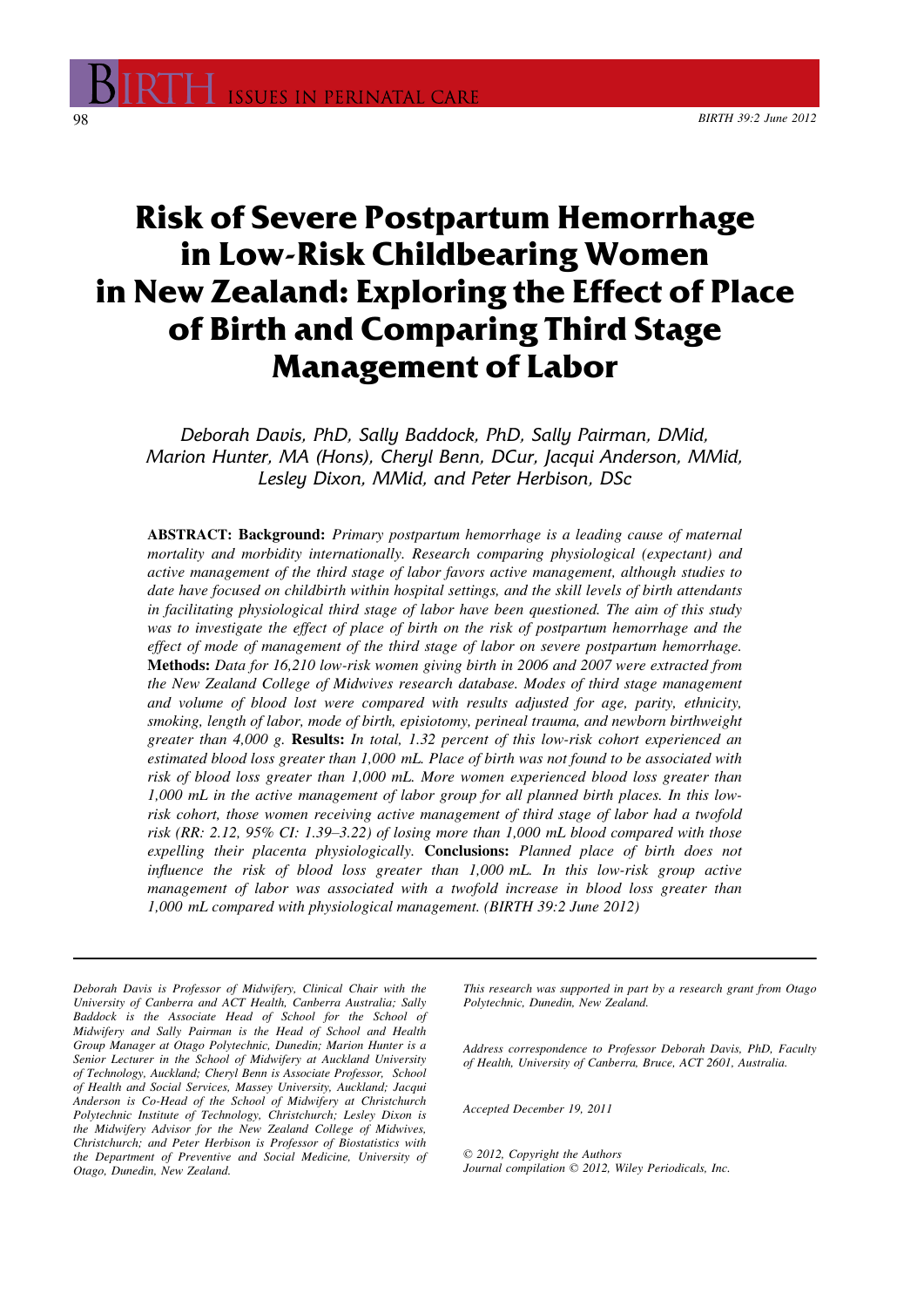## Key words: blood loss, childbirth, place of birth, postpartum hemorrage, third stage management

Primary postpartum hemorrhage is a leading cause of maternal mortality and morbidity internationally. In Africa and Asia, hemorrhage (all types) accounts for approximately one-third of all maternal deaths (1). In high-resource countries maternal death as a result of postpartum hemorrhage is rare, although severe blood loss can result in significant morbidity. Primary postpartum hemorrhage is often defined as a blood loss of over 500 mL during or within the first 24 hours of birth (2). However, average blood loss during vaginal birth has been estimated at 500 mL, and this amount of blood loss is usually well tolerated by women in high-resource countries, who enter labor and birth in good health. These women are usually not hemodynamically compromised (3) by a blood loss of 500 mL and will not require active treatment. Some authors are calling for a change from the definition of primary postpartum hemorrhage to one that incorporates measures that are more clinically significant, for example, a blood loss of 1,000 mL (3).

Visual estimation of blood loss is notoriously inaccurate (usually resulting in the underestimation of blood loss) (4,5). However, it is the primary method available to practitioners in the immediacy of the clinical situation, providing the basis for clinical management decisions. Although this study relies on the estimation of blood loss by midwives, and we acknowledge that inaccuracy is inherent in this method, midwives' estimates of blood loss are assumed to be consistent in different birth settings and when different methods of third stage management are used.

Two broad approaches to the management of the third stage of labor are used: active (using a uterotonic drug) or physiological (also known as "expectant" and omitting the use of a uterotonic drug). These approaches are described in a consensus statement by the New Zealand College of Midwives (6) and are summarized in the "Methods" section of this paper. Many variations occur within these two broad approaches, making comparisons difficult (7). A metaanalysis of active versus expectant management of the third stage of labor (7) found that active management reduced the risk of severe primary postpartum hemorrhage (>1000 mL blood loss) (RR: 0.34, 95% CI: 0.14–0.87). The review included five studies, all of which were conducted in hospital settings. Three studies used only women at low risk of bleeding and subanalysis of these data demonstrated no statistically significant difference in risk of severe primary postpartum hemorrhage (>1,000 mL) (RR: 0.31, 95% CI: 0.05–2.17). Active management of labor reduced blood loss at the time of birth but increased hypertension, pain and discomfort, and readmission to hospital for postnatal bleeding. The authors identified that midwives in the included studies were not necessarily skilled in both methods of management of third stage. They recommend that trials of third stage management be conducted in countries where midwives are skilled in both management techniques, and cite the Netherlands and New Zealand as examples (7).

A retrospective cohort study  $(n = 33,752)$  in New Zealand (using the same database accessed for this study) (8), focusing on the third stage management of low-risk women, found that 48.1 percent of this group experienced a physiological third stage of labor. Higher proportions of women giving birth at home and in primary settings had a physiological third stage of labor compared with those giving birth in secondary and tertiary hospitals. Despite this important difference in third stage management by birth setting, significantly fewer women giving birth at home had a blood loss of between 501 and 1,000 mL or greater than 1,000 mL than women giving birth in the tertiary hospital. However, these results were not adjusted for confounders, and it seems outcomes were attributed to actual rather than planned place of birth, creating the potential for inflation of blood loss in secondary and tertiary settings, as women with complexities arising in labor are transferred to secondary and tertiary hospitals.

In New Zealand midwives are lead maternity caregivers for most women (9). Midwives can support women to give birth in a variety of settings: home, primary birth units or birth centers, and secondaryand tertiary-level hospitals. As lead maternity caregivers, midwives provide continuity of care to a caseload of women from early pregnancy through to 6 weeks postpartum, consulting with and referring to other health practitioners as the clinical situation warrants. A nationally agreed set of consultation and referral criteria provide details of the conditions for which a consultation or referral is necessary (10). All practitioners (midwives, general practitioners, and obstetricians) providing primary maternity care do so under a standard agreement with the Ministry of Health. This contract specifies the services that must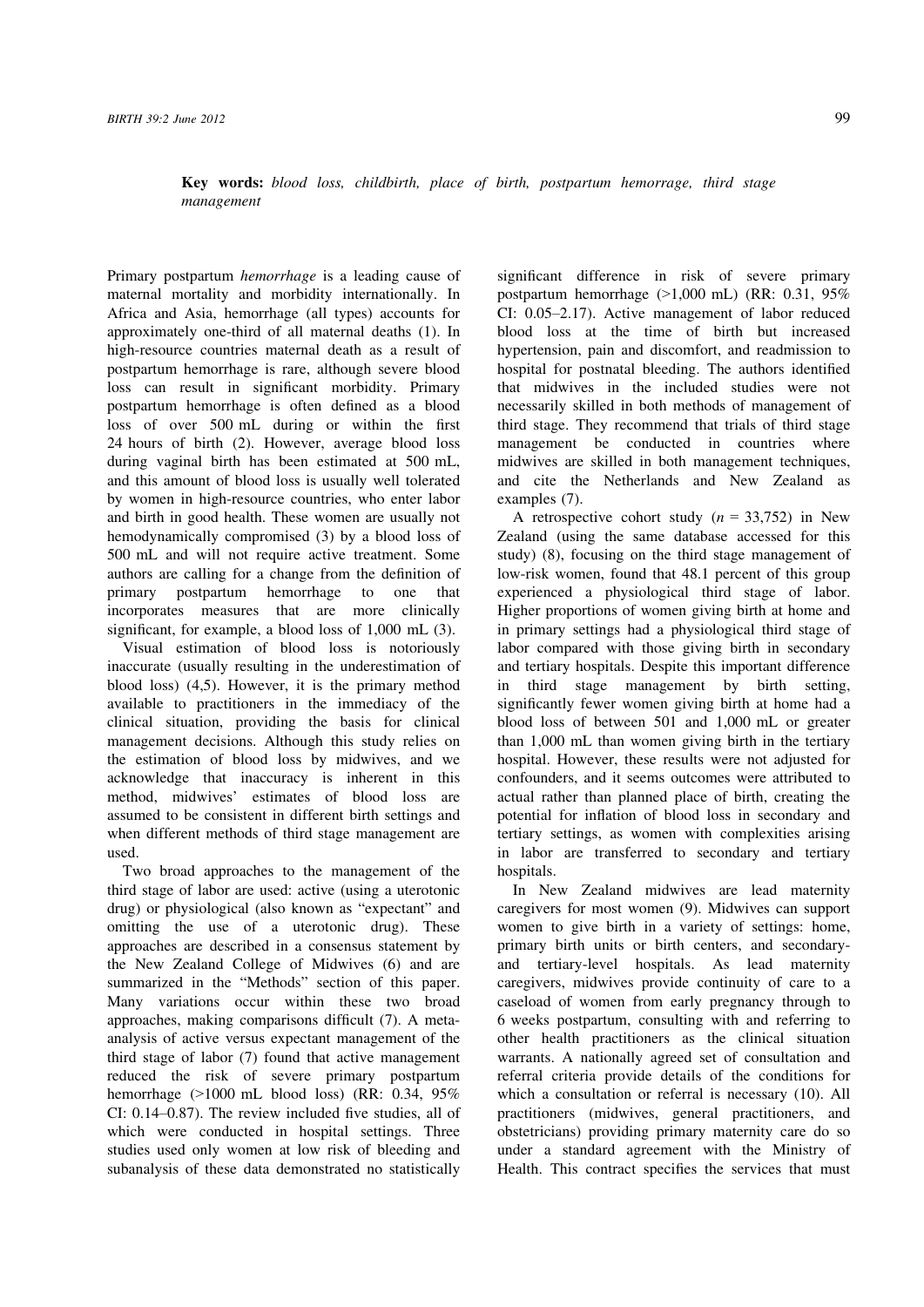be provided by maternity caregivers nationally. Midwives are able to prescribe within the scope of normal childbirth (this includes agents for the management of third stage of labor), and request the necessary blood or radiology tests. The New Zealand College of Midwives is the professional college for midwives and supports physiological third stage of labor when labor has been physiological (6).

We wanted to focus on outcomes for the management of third stage of labor in a low-risk group and test the hypothesis that place of birth affects the risk of postpartum hemorrhage. Analysis of these data demonstrated high rates of postpartum hemorrhage with active management of labor for each birth setting (see "Results"); therefore, we proceeded to analyze severe postpartum hemorrhage (blood loss > 1,000 mL) by mode of third stage management for the entire cohort regardless of place of birth. The aims of this paper were to investigate the effect of place of birth on the risk of postpartum hemorrhage and the effect of mode of management of the third stage of labor on severe postpartum hemorrhage in the total cohort.

### Methods

Data for the study were obtained from the New Zealand College of Midwives research database managed by the Midwifery Maternity Provider Organisation. The population comprised all low-risk women giving birth in 2006 and 2007. The Midwifery Maternity Provider Organisation provides midwife members with a practice management system that includes claims for service provision and collection of clinical data. Midwives can enter clinical data electronically or in hard copy. In 2006 and 2007, this database held data for approximately 32 percent of all births occurring in New Zealand (11). Data quality is enhanced by regular auditing and validation procedures. The database is comprehensive collecting data on demographics, medical history, pregnancy, labor, and birth (including third stage management), postnatal care, and planned (at labor commencement) and actual place of birth. As many of the fields are not mandatory, the denominator varies for some outcomes reported in this study. In addition, poor compliance with some data fields precluded our use of body mass index as an exclusion criterion to obtain our low-risk cohort. Issues related to confidentiality also prevented us from accessing the woman's postal code and using it to control for socioeconomic status.

Notwithstanding these limitations, the exclusion criteria are comprehensive, enabling us to identify an appropriate low-risk cohort from the database. The exclusion criteria were as follows: previous cesarean section, stillbirth, previous postpartum hemorrhage (>1,000 mL), severe pregnancy-induced hypertension, gestational diabetes, Rh sensitization, ABO incompatibility existing, essential hypertension, diabetes, thyroid disease, drug and/or alcohol abuse, heart disease, pulmonary disease/asthma, hematological disorder, neurological disorder, renal/urinary tract disorder, muscular skeletal disorder, any consultation with or transfer of care to another practitioner during the antenatal period, multiple birth, fetal death before commencement of labor, women who presented in labor before 36 completed weeks' gestation (on or before  $36 + 6$  days) or after 42 completed weeks' gestation (after  $41 + 6$  days), induced labor, breech or shoulder presentation, transverse lie, and elective cesarean section.

Planned place of birth was defined as home, primary unit, secondary hospital, or tertiary hospital. New Zealand has approximately 6 tertiary, 18 secondary, and 57 primary maternity units (9).

Active management has the following characteristics as described by the New Zealand College of Midwives (6): the uterotonic drug of choice is administered as soon as possible after birth of the baby's anterior shoulder; the cord is clamped and cut as soon as possible after birth of the baby; and after signs of separation the placenta is born by maternal effort or controlled cord traction. Physiological management is described as follows: no prophylactic uterotonic drug, no controlled cord traction, and delayed clamping and cutting the cord for several minutes or until the placenta is expelled. If the cord is clamped and cut before expulsion of the placenta, the placental end is to be drained. The woman is kept warm and encouraged to put the baby to the breast if she is planning to breastfeed. When signs of placental separation are evident, the mother's position may be changed to increase the force of gravity (i.e., squatting position) and encourage maternal effort to expel the placenta. Gentle traction on the cord may be used to guide the placenta out.

The database offers the following four options for recording third stage management: active management, active management with treatment, physiological, and physiological with treatment. In this analysis active management and active management with treatment were combined under the classification "active management" and physiological and physiological management with treatment were combined under the classification "physiological third stage." Treatment refers to the administration of a uterotonic drug and in the case of active management of the third stage of labor, it refers to the administration of a further dose of a uterotonic drug.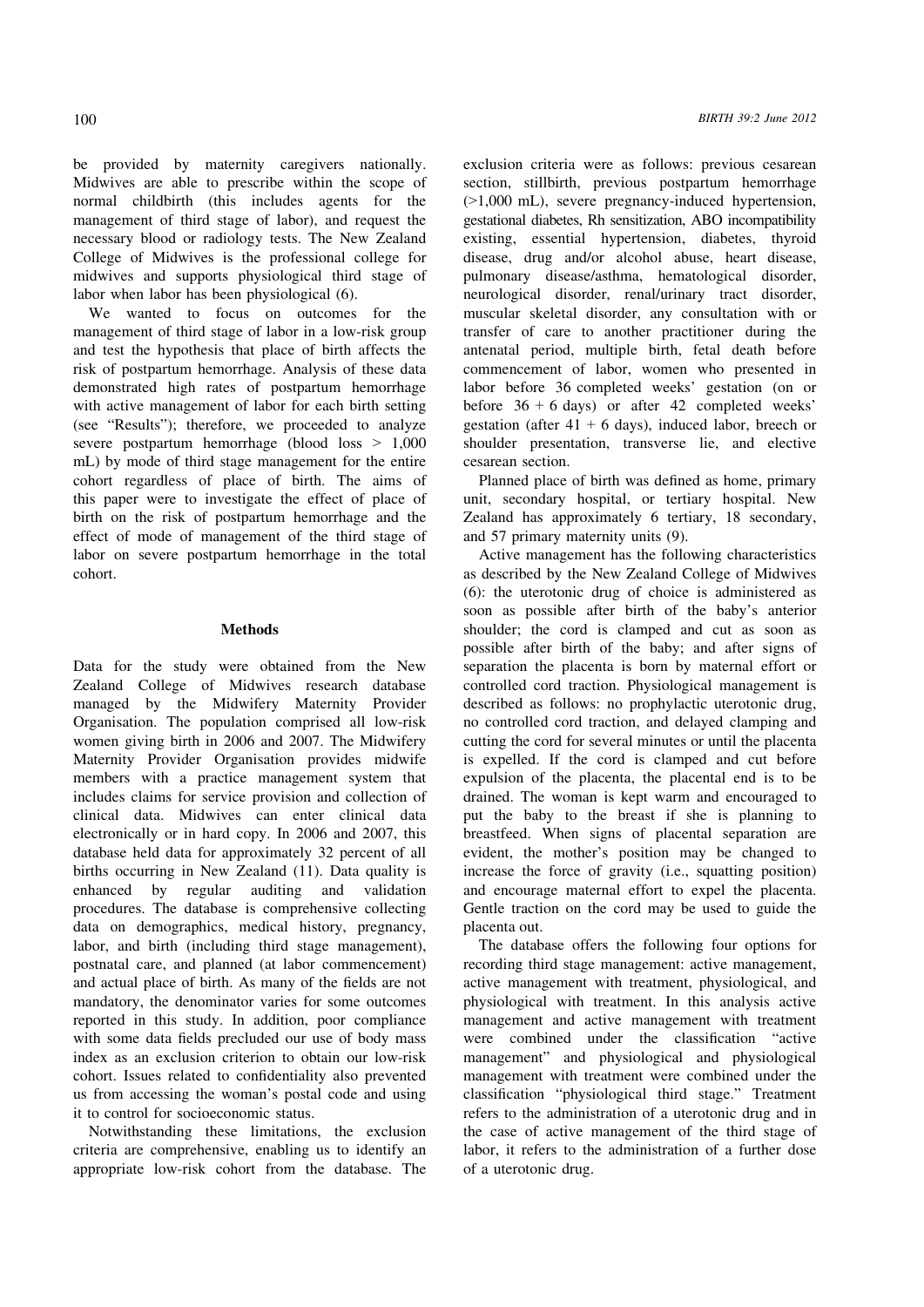#### Data Analysis

Analysis was planned with multinomial logistic regression controlling for maternal age, parity, ethnicity, smoking, augmentation of labor, length of labor, mode of birth, episiotomy, perineal trauma, and newborn birthweight greater than 4,000 g. In the analysis of place of birth, adjustments were also made for mode of third stage management. All analyses were performed using Stata V11 (12). Outcomes were attributed to the planned place of birth at the onset of labor rather than actual place of birth. The study was approved by the New Zealand Multi-Region Ethics Committee.

#### Results

Data were obtained for a total of 39,677 births, of which 16,453 (41.5%) met our low-risk criteria. Of this group, 11.3 percent were planning to give birth at home, 17.7 percent in a primary unit, 45.5 percent in a secondary-level hospital, and 25.4 percent in a tertiarylevel hospital.

Table 1 shows the mean age, parity, length of labor, proportion of vaginal births, and active management of third stage of labor by planned place of birth. Each group differs significantly on these characteristics, with women planning to give birth at home or in primary units having a higher mean age and parity and shorter mean length of labor. The home and primary unit groups demonstrated a greater proportion of unassisted vaginal births and lower proportion of active management of third stage of labor than the secondary and tertiary hospital groups. Adjustments were made in the analysis to control for these differences and several other potential confounders.

Table 2 shows the number of cases with blood loss greater than 1,000 mL and mode of third stage management for each planned place of birth. In total, 1.3 percent (214/16,200) of this low-risk cohort experienced a blood loss greater than 1,000 mL. Although the home birth group had the lowest proportion of women receiving active management of the third stage of labor, they also had the lowest proportion experiencing a blood loss greater than 1,000 mL (1%). The tertiary hospital group had the

Table 1. Age, Parity, Length of Labor, Vaginal Birth, and Active Management of Third Stage by Planned Place of Birth

|                                              | Planned Place of Birth |                               |                                     |                                            |                         |          |
|----------------------------------------------|------------------------|-------------------------------|-------------------------------------|--------------------------------------------|-------------------------|----------|
| Characteristic                               | Home<br>$(n = 1,830)$  | Primary Unit<br>$(n = 2,877)$ | Secondary Hospital<br>$(n = 7,380)$ | <b>Tertiary Hospital</b><br>$(n = 4, 123)$ | Total<br>$(n = 16,210)$ | p        |
| Mean age $(yr)$ $(SD)$                       | 30.4(5.4)              | 27.9(6.0)                     | 27.7(6.0)                           | 29.3(5.9)                                  | 28.5(6.0)               | < 0.0005 |
| Mean parity (SD)                             | 1.4(1.4)               | 1.1(1.2)                      | 0.9(1.2)                            | 0.7(1.0)                                   | 1.0(1.2)                | < 0.0005 |
| Mean length of labor<br>$\text{(hr)}^*$ (SD) | 5.1(4.8)               | 6.1(4.8)                      | 6.39(4.6)                           | 7.4(5.3)                                   | 6.4(4.9)                | < 0.0005 |
| Proportion of unassisted<br>vaginal births   | 95.4%                  | 94.7%                         | 84.5%                               | 72.7%                                      | 84.6%                   | < 0.0005 |
| Proportion of emergency<br>cesarean sections | 2.6%                   | $3.2\%$                       | $8.5\%$                             | 14.9%                                      | $8.5\%$                 | < 0.0005 |
| Proportion of active<br>management           | 25.9%                  | 47.1%                         | 73.2%                               | 77.8%                                      | 64.4%                   | < 0.0005 |

\*From established labor to end of second stage in hours.

Table 2. Percentage of Total Cohort with Blood Loss Greater than 1,000 mL for Each Mode of Third Stage Management and Place of Birth

|                                   | Planned Place of Birth |                               |                                     |                                    |                         |  |
|-----------------------------------|------------------------|-------------------------------|-------------------------------------|------------------------------------|-------------------------|--|
| Mode of Third Stage<br>Management | Home<br>$(n = 1,830)$  | Primary Unit<br>$(n = 2.904)$ | Secondary Hospital<br>$(n = 7,359)$ | Tertiary Hospital<br>$(n = 4.107)$ | Total<br>$(n = 16,200)$ |  |
| Active                            |                        | 23                            | 86                                  | 58                                 | 180                     |  |
| Physiological                     | h                      | 9                             | 10                                  |                                    | 34                      |  |
| Total* $(\%)$                     | 19(1.0)                | 32(1.1)                       | 96(1.3)                             | 67(1.6)                            | 214(1.3)                |  |

\*Percentage of total cohort giving birth at home/primary unit/secondary and tertiary hospitals experiencing blood loss greater than 1,000 mL.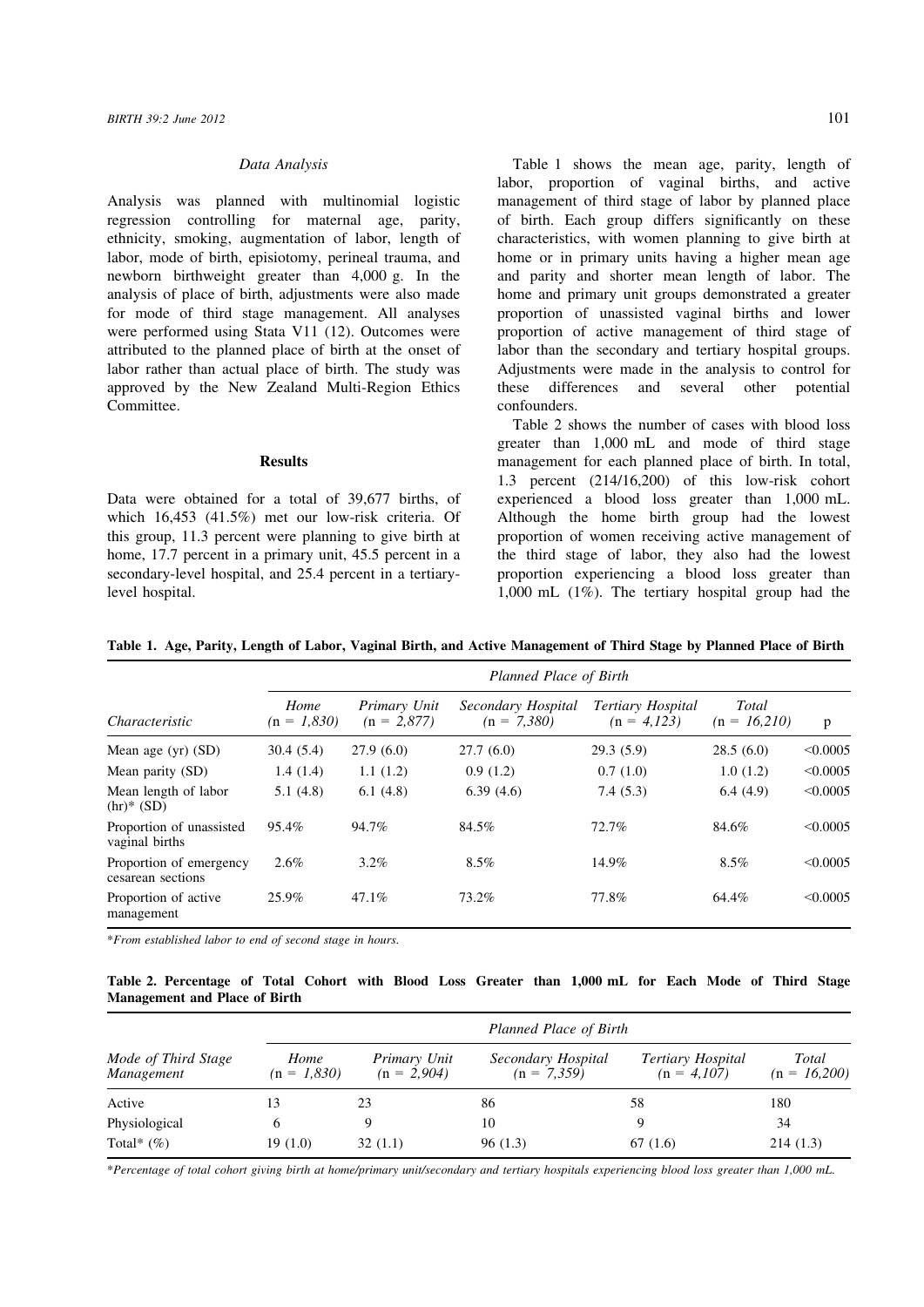| Variable                                      | Crude RR $(95\% \text{ CI})$ | $\mathbf{p}$ | Adjusted $RR*$<br>$(95\% \; CI)$ | $\mathbf{p}$ |  |
|-----------------------------------------------|------------------------------|--------------|----------------------------------|--------------|--|
| Planned place of birth                        |                              |              |                                  |              |  |
| Home                                          | $0.93(0.53-1.65)$            | 0.81         | $0.93(0.49-1.74)$                | 0.97         |  |
| Primary unit                                  | (reference group)            |              |                                  |              |  |
| Secondary hospital                            | $1.20(0.80-1.79)$            | 0.38         | $1.07(0.68-1.69)$                | 0.45         |  |
| Tertiary hospital                             | $1.47(0.96 - 2.24)$          | 0.08         | $1.10(0.67-1.79)$                | 0.23         |  |
| Smoking (yes vs no)                           | $0.79(0.54 - 1.16)$          | 0.23         | $0.80(0.49-1.30)$                | 0.37         |  |
| Maternal age (yr) $(>35$ vs $<35$ )           | $1.37(0.99-1.88)$            | 0.06         | $1.31(0.89-1.93)$                | 0.18         |  |
| Parity (nulliparous vs multiparous)           | $0.73(0.56 - 0.95)$          | 0.02         | $1.11(0.75-1.66)$                | 0.60         |  |
| Ethnicity                                     |                              |              |                                  |              |  |
| NZ European                                   | (reference group)            |              |                                  |              |  |
| Maori                                         | $0.94(0.67-1.34)$            | 0.75         | $1.18(0.76 - 1.82)$              | 0.46         |  |
| Pacific Islander                              | $1.30(0.76 - 2.25)$          | 0.34         | $1.61(0.90 - 2.88)$              | 0.11         |  |
| Asian                                         | $1.34(0.80 - 2.24)$          | 0.26         | $1.20(0.69-2.09)$                | 0.51         |  |
| Other                                         | $0.88(0.39-1.98)$            | 0.76         | $0.96(0.42 - 2.10)$              | 0.93         |  |
| Augmentation of labor (yes vs no)             | $1.34(1.02 - 1.75)$          | 0.03         | $0.85(0.61 - 1.17)$              | 0.32         |  |
| Mode of birth                                 |                              |              |                                  |              |  |
| Vaginal                                       | (reference group)            |              |                                  |              |  |
| Assisted vaginal                              | $1.75(1.10-2.78)$            | 0.02         | $0.89(0.45 - 1.72)$              | 0.72         |  |
| Emergency cesarean section                    | $3.99(2.94 - 5.41)$          | < 0.001      | $2.98(1.73 - 5.11)$              | < 0.001      |  |
| Episiotomy (yes vs no)                        | $1.29(0.84 - 1.99)$          | 0.24         | $0.98(0.53-1.82)$                | 0.96         |  |
| Perineal trauma (yes vs no)                   | $0.92(0.69-1.21)$            | 0.54         | $1.30(0.88-1.92)$                | 0.19         |  |
| Macrosomia (>4 kg vs <4 kg)                   | $1.53(1.12-2.09)$            | 0.01         | $1.40(0.99-1.99)$                | 0.06         |  |
| Mode of third stage (active vs physiological) | $2.94(2.04 - 4.24)$          | < 0.001      | $2.12(1.39-3.22)$                | < 0.001      |  |

Table 3. Risk of Various Factors on Blood Loss Greater than 1,000

\*Relative risks (RR) were adjusted for smoking, maternal age, parity, ethnicity, augmentation, length of labor, mode of birth, episiotomy, perineal trauma, newborn birthweight > 4,000 g, and mode of third stage management. Statistically significant results are presented in bold.

highest proportion of women receiving active management of the third stage of labor and the highest proportion of women experiencing a blood loss greater than 1,000 mL (1.6%).

A greater number of women with blood loss more than 1,000 mL were in the active management groups for all planned birth places. Twice as many women in the physiological third stage group went on to have further (uterotonic) treatment compared with those in the active management group (14.0% vs 7.3%).

Table 3 shows the relative risk of blood loss greater than 1,000 mL by planned place of birth. The relative risk of a blood loss greater than 1,000 mL was 0.93 (95% CI: 0.49–1.74) for the home birth group, 1.07 (95%CI: 0.68–1.69) for the secondary hospital group, and  $1.10$  (95% CI: 0.67–1.79) for the tertiary hospital group, although the differences were not statistically significant. Place of birth in this study was not associated with risk of blood loss greater than 1,000 mL. Table 3 also shows the relative risk of blood loss greater than 1,000 mL for several variables, including mode of third stage management. In this low-risk cohort of women, those women receiving active management of third stage of labor had a twofold risk of a blood loss greater than 1,000 mL compared with those undergoing physiological management of third stage of labor (RR: 2.14, 95% CI: 1.42–3.22). In addition, women experiencing an emergency cesarean section had an almost threefold risk of blood loss greater than 1,000 mL than women who had an unassisted vaginal birth.

### Discussion

The proportion of women experiencing severe postpartum hemorrhage  $(>1,000$  mL) in this study was 1.3 percent, which is lower than that reported in other low-risk populations. For example Fahy (13) reported that 2.6 percent of women in their cohort study had a blood loss greater than 1,000 mL, and Rogers et al (14) identified in their randomized controlled trial that 2 percent (90/3,436) of women had a blood loss greater than 1,000 mL. The reporting of postpartum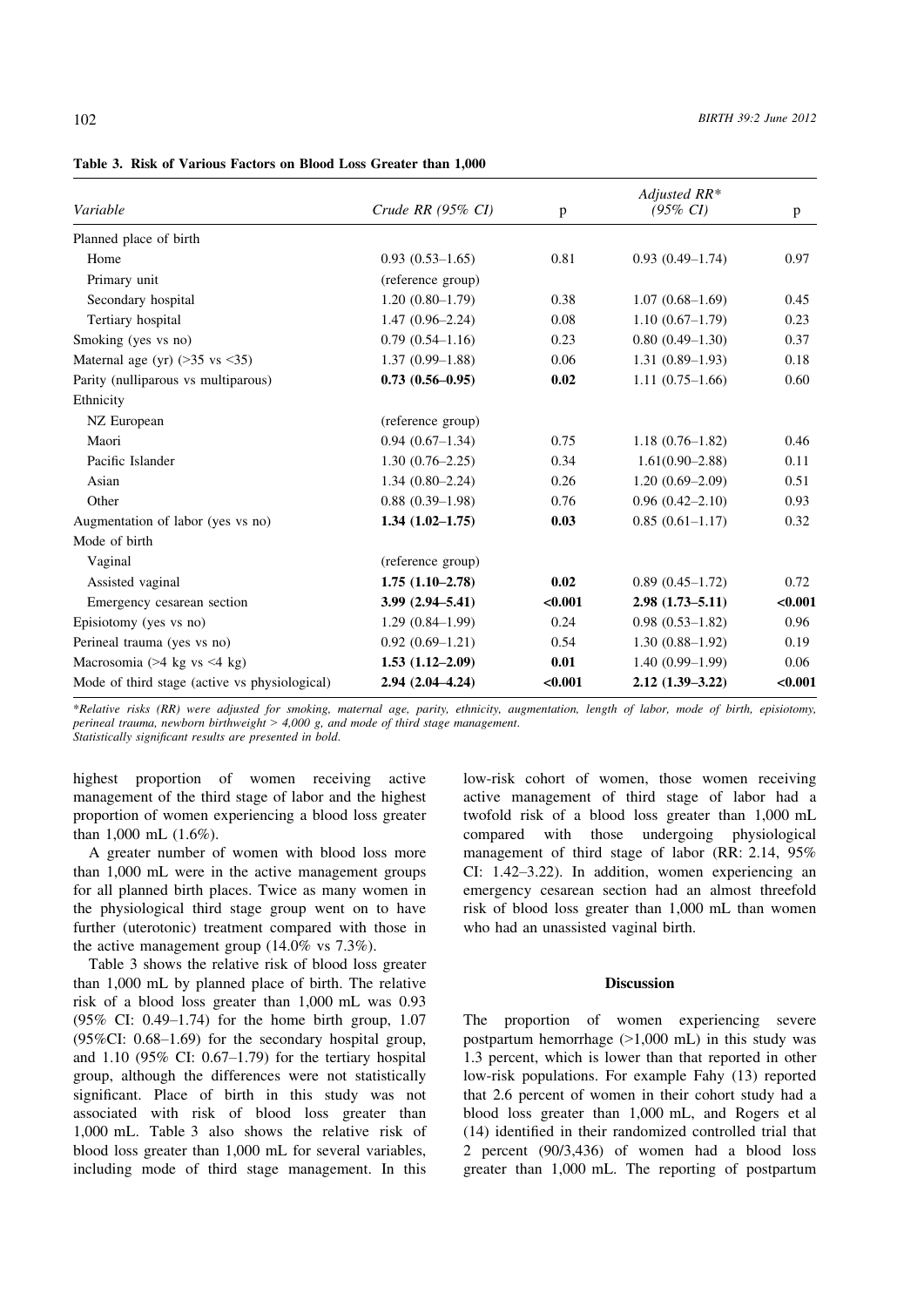hemorrhage nationally in New Zealand uses a definition of greater than 500 mL, and does not distinguish between women of high and low risks of hemorrhage. The report by Thompson et al (15) demonstrated that 2.3 percent of women giving birth vaginally had a blood loss of 1,000 mL or more but less than 1,500 mL and 1.6 percent had a blood loss of 1,500 mL or more. However, these data included women who had risk factors for postpartum hemorrhage. The low rate of severe postpartum hemorrhage found in our study may reflect the rigorous low-risk criteria used (which excluded women undergoing induction of labor among other factors), or underestimation of blood loss and under-reporting of postpartum hemorrhage. Another relevant factor is the model of continuity of care provided to all women in this study. One-to-one care may afford greater vigilance in the third stage than other models of care.

In this study of low-risk women (during the period 2006–2007), 35.6 percent had a physiological third stage of labor. Using the same database (for the period 2004–2008), Dixon et al reported that 48.1 percent of their low-risk cohort experienced a physiological third stage (8). This disparity may arise because of the different study samples. Dixon et al included only those women experiencing a normal vaginal birth, whereas our study included all women deemed low risk at the point of labor commencement regardless of the subsequent mode of birth. It is difficult to compare the rate of physiological third stage identified in this study with those found in other high resource settings because of the dearth of published data on the prevalence of this practice. Active management of the third stage of labor is a policy in most obstetrics hospitals (in high-resource countries), and we suggest that the rate of physiological third stage of labor in New Zealand is high compared with similar countries. It is not surprising that significantly more women experienced a physiological third stage of labor who were planning to give birth at home or in primary birth settings compared with those planning to give birth in secondary or tertiary hospitals. This finding could result because the former would be more motivated toward physiological birth in general and also would have been more likely to have had a physiological labor and birth (16). It is not surprising that twice the proportion of women in the physiological group compared with the active management group were administered a uterotonic as treatment, because it would be one of the first courses of action for midwives concerned about blood loss because of uterine atony in the third stage of labor.

Fahy (13) expounded a theory of holistic physiological third stage of labor—a psychophysiological approach. These authors critique expectant management of the third stage for merely representing the absence of active management techniques, as they maintain that optimal third stage management is much more complex. Their approach recognizes the importance of the context and birth environment in facilitating an optimal hormonal response to labor and birth, which includes minimizing the release of stress hormones (catecholamines) and facilitating the release of endorphins (oxytocin and prolactin) (17,18).

Oxytocin is important to the third stage of labor as it stimulates uterine contractions, thereby promoting hemostasis. After birth in a physiological labor, the woman's contact with her baby (the smell and touch), especially during breastfeeding, results in a flood of oxytocin. Environmental factors that cause disruption to this process can therefore affect the physiology of the third stage of labor. Hastie and Fahy (18) suggest that the birth environment is critically important to the physiology of labor and birth, including the third stage, although our study did not identify any association between birth setting and postpartum blood loss greater than 1,000 mL.

In this study of low-risk women, those having active management of the third stage of labor had twice the risk of severe postpartum hemorrhage than those having a physiological third stage of labor. This finding runs counter to some of the findings from randomized controlled trials (7,14) but is congruent with the experiences of midwives in New Zealand reported anecdotally. Meta-analysis of the data in randomized controlled trials by Begley (7) and Rogers et al (14) (who focused on a low-risk group) demonstrated no significant difference between active management and physiological groups for blood loss greater than 1,000 mL although the trend favors active management (RR: 0.31, 95% CI: 0.05–2.17). However, other indicators of severe postpartum hemorrhage such as blood transfusion (RR: 0.30, 95% CI: 0.10–0.88) and iron therapy in the puerperium (RR: 0.59, 95% CI: 0.48–0.72), are statistically significant and favor active management.

These studies (7,14) have been criticized for including women with some risk factors for postpartum hemorrhage, including induction and augmentation of labor. It is also clear in these studies that physiological third stage was not common practice at the time and that midwives were less confident with this option. A more recent Swedish trial (19) of low-risk women (although also potentially including women experiencing induction or augmentation of labor) comparing a physiological third stage with active management, reported a high rate of severe postpartum hemorrhage— 13.5 percent overall. The physiological group were significantly more likely to experience blood loss greater than 1,000 mL, but no more likely to have a blood transfusion than the active management group. Although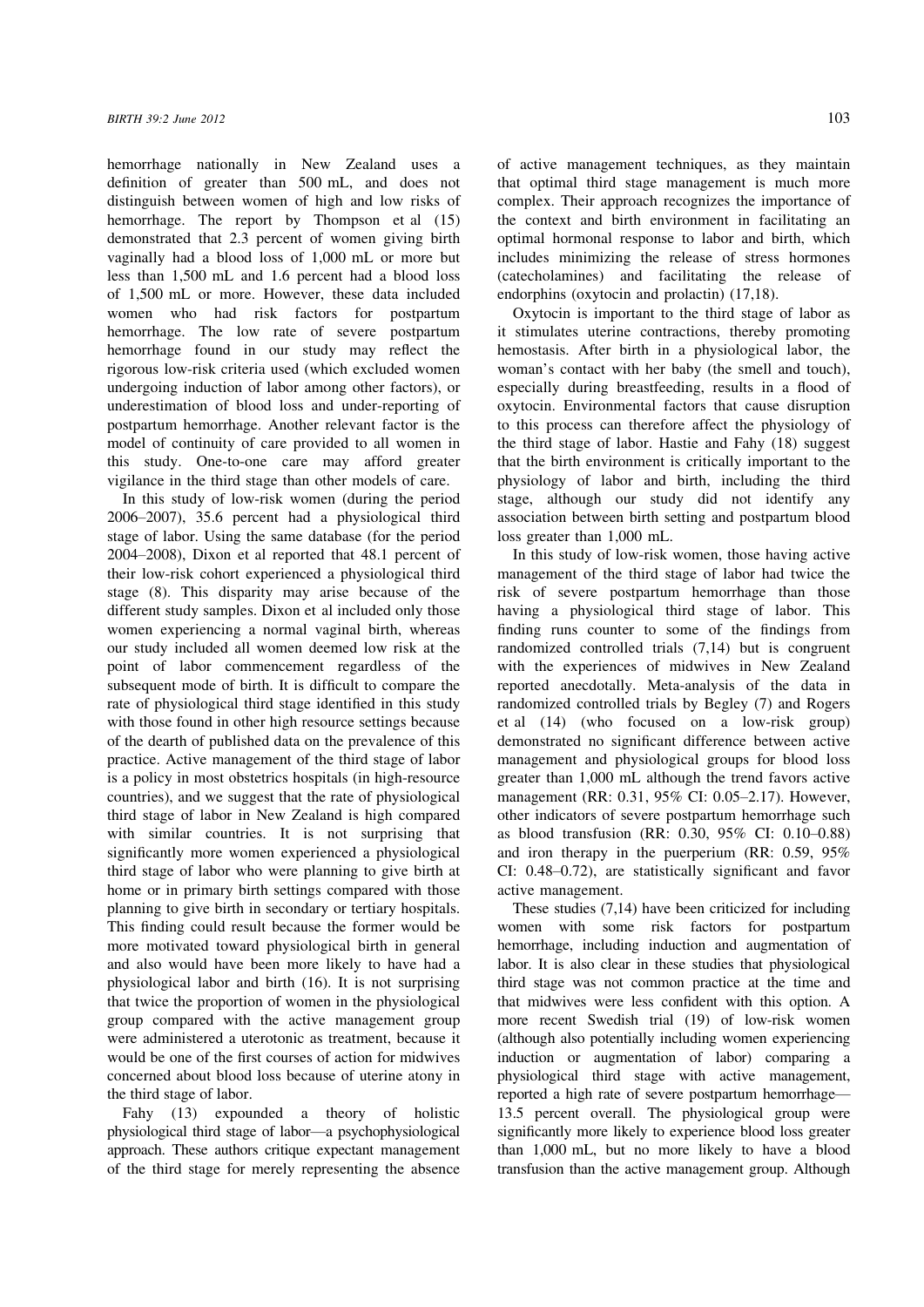mean postpartum hemoglobin was lower in the physiological group, it was not clinically meaningful (Hb: 118 g/dL vs 115 g/dL). Physiological third stage in the Swedish study included immediate cord clamping; therefore, this method would more appropriately be classified as a mixed method.

Drawing on the same data set as our study, Dixon et al (8) found that compared with the active management group, significantly fewer women in the physiological group had a blood loss greater than 1,000 mL (0.5% vs 1.5%). In Australia a retrospective cohort study by Fahy et al (13) comparing physiological third stage (in a birth center,  $n = 361$ ) and active management of the third stage of labor (in a tertiary hospital,  $n = 3075$ ) in low-risk women found that active management of labor was associated with an increase in the risk of postpartum hemorrhage (OR: 4.4, 95% CI: 2.3–8.4). It is not clear whether the outcomes for third stage were attributed to planned place of birth or actual place of birth.

Retrospective cohort studies are vulnerable to selection bias and other weaknesses, and these results should be treated with caution. We were unable to identify (and exclude) women with a high body mass index, and these women are known to have a greater risk of postpartum hemorrhage than those of a normal body mass index. The higher rate of severe postpartum hemorrhage in the active management group found in our study could be explained by selection bias, underestimation, or under-reporting of postpartum hemorrhage in the physiological third stage group. It could also reflect complacency in the third stage of labor when it is managed actively. Midwives may not be as vigilant as they should be in monitoring uterine contractility and blood loss when active management is used. It is clear, however, that we do not have good evidence that informs our decision making for women at low risk of hemorrhage (who have experienced a physiological labor), in high-resource settings and with caregivers who are confident and competent in active management and physiological third stage of labor. The results of this study suggest that women at low risk of hemorrhage with caregivers who are confident in the physiological management of third stage of labor may have less risk of severe postpartum hemorrhage than their counterparts experiencing active management of the third stage of labor. Further prospective research is needed to substantiate these results and provide stronger evidence to inform decision making.

#### **Conclusions**

Our results showed that blood loss greater than 1,000 mL was experienced by 1.32 percent of this low-risk cohort of women. Place of birth was not associated with risk of blood loss greater than 1,000 mL but women receiving active management of the third stage of labor experienced a twofold increase in risk of blood loss greater than 1,000 mL compared with those having a physiological third stage of labor. This finding is in contrast to those from randomized controlled trials on this clinical issue. Significant blood loss in labor or the postpartum period exposes women and their babies to additional risks and also comes at a financial cost to the health service. It is important, therefore, that interventions are driven by clinical need, used judiciously, and demonstrate benefit to the mother and/or her baby. It is also important that health professionals explore factors that may assist them to better support women and encourage physiological birth where appropriate. This study suggests that management of third stage of labor in low-risk women is a factor worthy of further investigation.

#### References

- 1. Khan KS, Wojdyla D, Say L, et al. WHO analysis of causes of maternal death: A systematic review. Lancet 2006;367:1066– 1074.
- 2. World Health Organization. WHO Guidelines for the Management of Postpartum Haemorrhage and Retained Placenta. Geneva: Author, 2009.
- 3. Coker A, Oliver R. Definitions and classifications. In: B-Lynch C, Keith L, Lalonde AB, Karoshi M, eds. A Textbook of Postpartum Hemorrhage: A Comprehensive Guide to Evaluation, Management and Surgical Intervention. New Delhi: Jaypee Brothers Medical Publishers, 2006:11–16.
- 4. Duthie S, Ven D, Yung G, et al. Discrepancy between laboratory determination and visual estimation of blood loss during normal delivery. Eur J Obstet Gynecol Reprod Biol 1990;38:119–124.
- 5. Glover P. Blood loss at delivery: How accurate is your estimation? Aust J Midwifery 2003;16:21–24.
- 6. New Zealand College of Midwives. The Third Stage of Labour. NZCOM Practice Guidelines. Christchurch: Author, 2006.
- 7. Begley C, Gyte G, Murphy D, et al. Active versus expectant management for women in the third stage of labour. Cochrane Database Syst Rev [serial on the Internet] 2010;Issue 7:Art. No.: CD007412. DOI:10.1002/14651858.CD007412.pub2. Accessed November 12, 2011. Available at: http://onlinelibrary.wiley.com/ doi/10.1002/14651858.CD007412.pub2/pdf/standard.
- 8. Dixon L, Fletcher L, Tracy S, et al. Midwives care during the third stage of labour. An analysis of the New Zealand College of Midwives Midwifery Database 2004–2008. NZ College Midwives 2009;41:20–25.
- 9. New Zealand Health Information Service. Report on Maternity: Maternal and Newborn Information 2004. Wellington, New Zealand: Ministry of Health, 2007.
- 10. Maternity Services Notice Pursuant to Section 88 of the New Zealand Public Health and Disability Act 2000. Wellington, New Zealand: Ministry of Health, 2007.
- 11. Statistics New Zealand. Births and Deaths. Wellington, New Zealand: Author, 2007. Accessed July 17, 2011. Available at: http://www.stats.govt.nz/browse\_for\_stats/population/births.aspx.